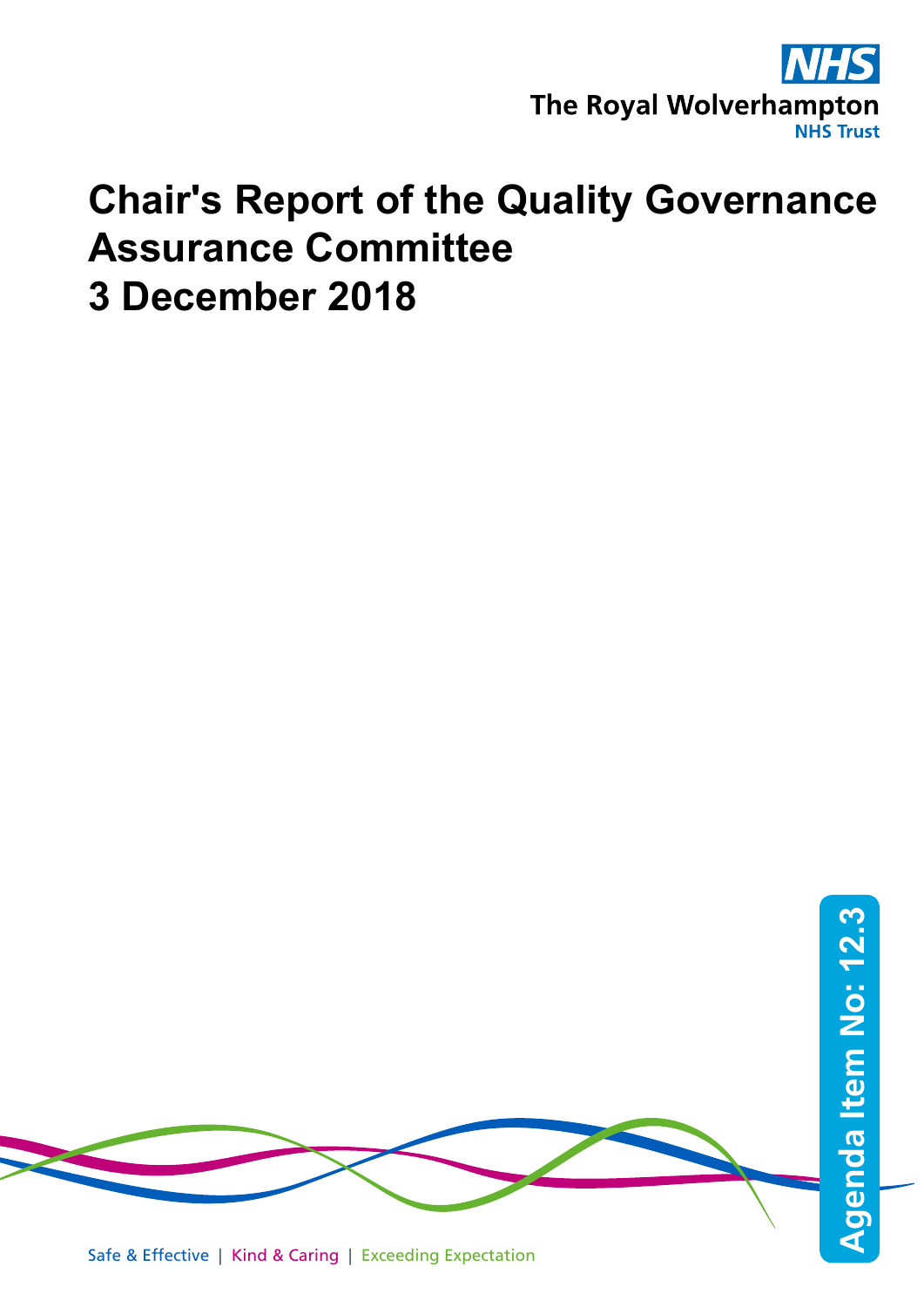## The Royal Wolverhampton **NHS NHS Trust**

### **CHAIRMAN'S SUMMARY REPORT**

*This summary sheet is for completion by the Chair of any committee/group to accompany the minutes required by a trust level committee.*

| <b>Name of Committee/Group:</b>                                                                                                         | Quality Governance Assurance Committee                                                                                                                                                                                                                                                                                                                                                                                                                                                                  |
|-----------------------------------------------------------------------------------------------------------------------------------------|---------------------------------------------------------------------------------------------------------------------------------------------------------------------------------------------------------------------------------------------------------------------------------------------------------------------------------------------------------------------------------------------------------------------------------------------------------------------------------------------------------|
| <b>Report From:</b>                                                                                                                     | Rosi Edwards - Chairperson                                                                                                                                                                                                                                                                                                                                                                                                                                                                              |
| Date:                                                                                                                                   | November 2018                                                                                                                                                                                                                                                                                                                                                                                                                                                                                           |
| <b>Action Required by receiving</b><br>committee/group:                                                                                 | $\sqrt{\overline{F}}$ For Information<br>$\Box$ Decision<br>$\Box$ Other                                                                                                                                                                                                                                                                                                                                                                                                                                |
|                                                                                                                                         |                                                                                                                                                                                                                                                                                                                                                                                                                                                                                                         |
| <b>Aims of Committee:</b><br>Bullet point aims of the reporting<br>committee (from Terms of<br>Reference)                               | To review and oversee the management of risk across the Trust.                                                                                                                                                                                                                                                                                                                                                                                                                                          |
| <b>Drivers:</b><br>Are there any links with Care Quality<br>Commission/Health &<br>Safety/NHSLA/Trust Policy/Patient<br>Experience etc. | To receive reports, reviewing and ensuring compliance with national,<br>regional and local standards to ensure high quality service provision<br>and to ensure compliance with regulatory authorities.                                                                                                                                                                                                                                                                                                  |
| <b>Main Discussion/Action Points:</b>                                                                                                   | <b>Advise</b>                                                                                                                                                                                                                                                                                                                                                                                                                                                                                           |
| Bullet point the main areas of<br>discussion<br>held<br>the<br>at<br>which<br>committee/group<br>meeting<br>need to be highlighted      | <b>QGAC Objectives: QGAC has discussed at previous meetings having</b><br>an objective on metrics for Community and primary Care. QGAC also<br>is responsible for monitoring progress with the new BAF risk regarding<br>mortality. In November QGAC confirmed the wording of two objectives<br>for 2018-19.<br>Metrics: To develop metrics for Community and Primary Care which<br>give Division 3 and the Trust assurance about the quality,                                                          |
|                                                                                                                                         | effectiveness, responsiveness and value of care, using data which is<br>as easy as possible to collect and process<br>Mortality:<br>To understand the drivers for elevated mortality ratios<br>To have a robust improvement plan, including target dates<br>To be able to demonstrate that we are providing reliable care                                                                                                                                                                               |
|                                                                                                                                         | Action: agreed that QGAC will receive reports at its meetings to<br>enable it to monitor progress.                                                                                                                                                                                                                                                                                                                                                                                                      |
|                                                                                                                                         | Sign up to Safety: COG Chair's report highlighted the report on the<br>Sign up to Safety Team Optimisation Module (TOM). This covered ED,<br>T&O, EPAU from Maternity, and PET. It had been intended to cover<br>all Maternity, but this did not happen. The report summarised work<br>outcomes and developments for each area as well as qualitative<br>feedback. Each area has a sustainability plan and will receive support<br>for up to 6 months. Evaluation is taking place at 3 and 6 months and |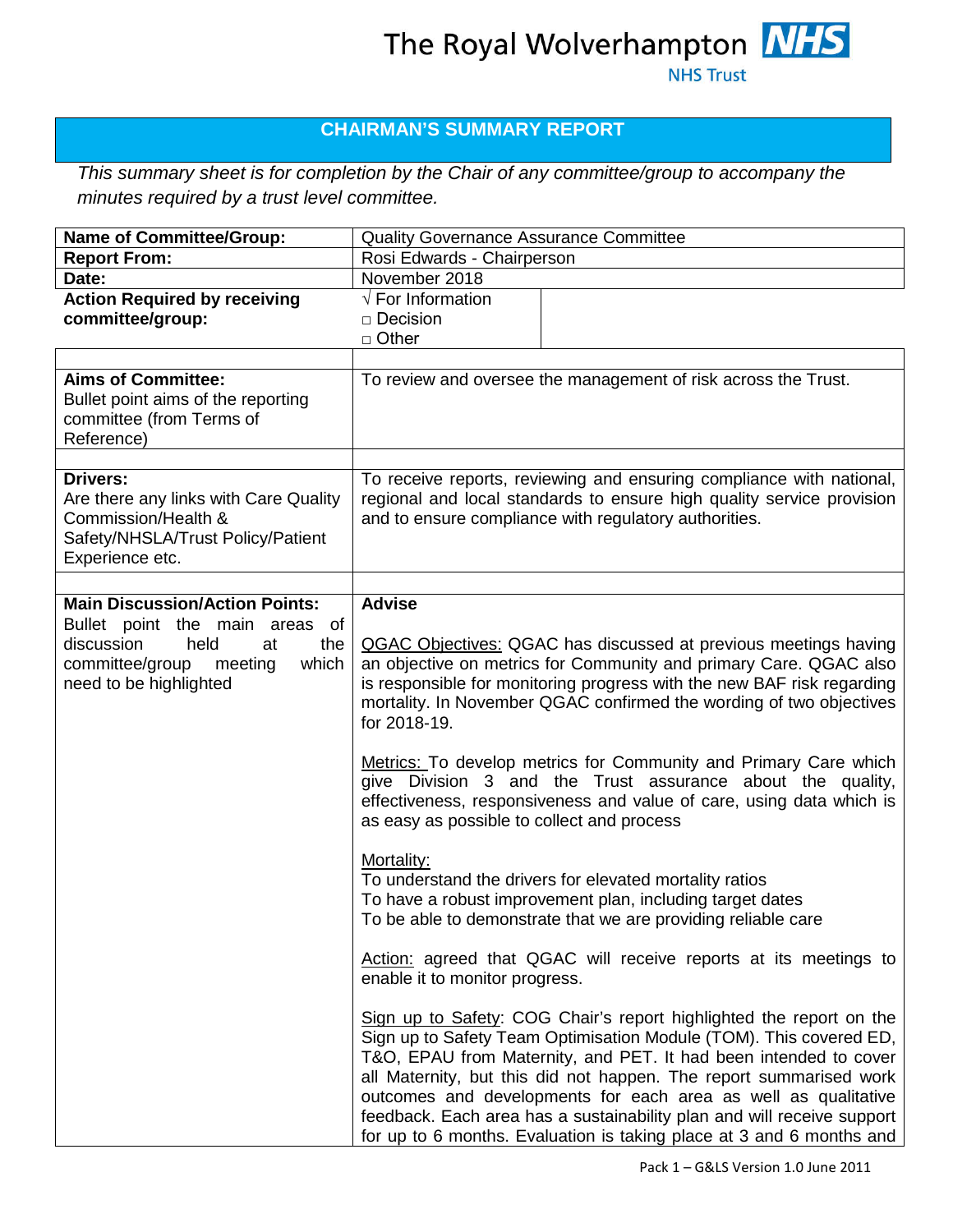## The Royal Wolverhampton **NHS**

**NHS Trust** 

after a year, and a report will be produced. Funding for this work came from NHSLA (now NHS Resolution) and the budget is expected to break even with all funding utilised. The TOM material continues to be available to support teams within the trust. The evaluation report will help determine what resource and capacity should continue to be put into this activity within RWT, and also assist NHS Resolution to decide whether to advocate its use more widely.

#### **Assurance**

**External Reviews Registry Update Report: QGAC received this report** of external reviews expected and those completed, and of any actions or risks identified from these and whether the register has adequate information about how they are being progressed. There were 69 open visits listed on the database. Two indicators are amber, one has moved to green, and one - RAG rating of visits once feedback received - remains red. However the report notes that where risks are identified pre-visit, these were added to the appropriate risk register. The report had been through COG who recommended a number of reviews for closure. QGAC confirmed these (reducing the number open to 52) and noted the improved and much clearer layout of the report.

#### **Partial assurance**

Health and Safety progress report: COG Chair's report highlighted the following areas:

- Audit of risk assessments - an increase in the number of areas requiring extra support to carry out and act on risk assessments (rated red) and to maintain and sustain the actions already identified through risk assessments (rated amber); and a low response to the twiceyearly check of self-assessments (only 54% responded).

- Reinforcement that follow up and closure of safety alert action plan is required to complete Trust assurance around safety alert implementation. Divisional process to ensure the monitoring of completion and action plan closure.

- Health & Safety training figures for all staff = 83.6% and for managers  $= 67.2\%$  - for monitoring of progress. This has been highlighted to Divisions for progression. In addition e-training is developed and bespoke training offered to areas.

COG had referred this report to QSIG for divisional action and will require monthly reports to monitor that action is being taken.

Information Governance: QGAC considered RWT's position (reported to the board in October). It was expected that RWT will struggle to meet all the requirements of the toolkit by March 2019 and that other organisations will also find it difficult.

Mortality: QGAC received an updated action plan and went through the actions still rated red. This includes the new action on involving the bereaved, where the National Quality Board paper published in July will be used as the basis for RWT's approach. The SJR process is